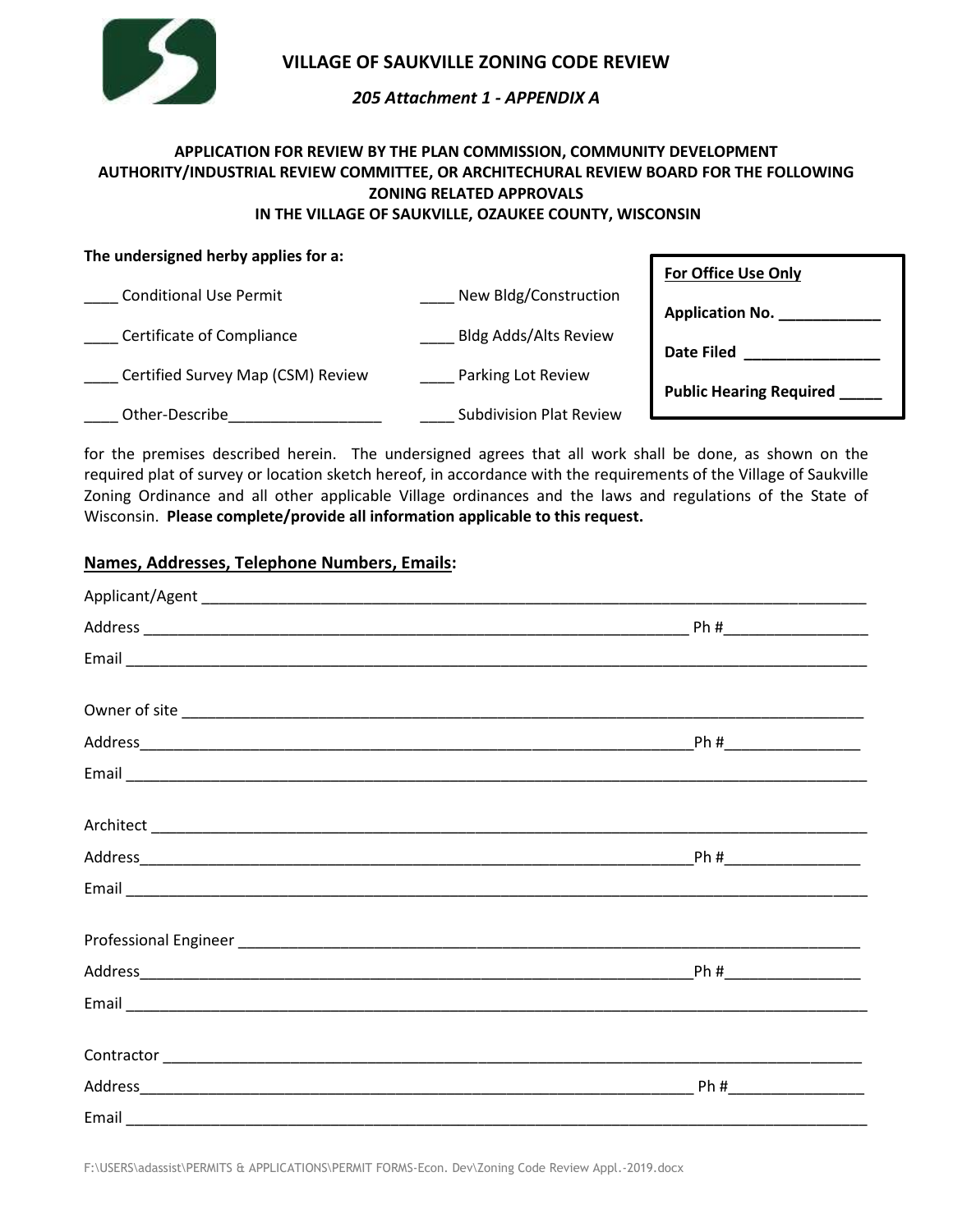## **VILLAGE OF SAUKVILLE ZONING CODE REVIEW**

#### **Description of the Subject Site/Address of Site (Survey):**

| Zoning District: ____________                                                                      |
|----------------------------------------------------------------------------------------------------|
|                                                                                                    |
|                                                                                                    |
|                                                                                                    |
|                                                                                                    |
|                                                                                                    |
|                                                                                                    |
|                                                                                                    |
| Estimated Square Footage of Construction Project: ______________________________                   |
| Number of Employees: _______                                                                       |
| Number of parking spaces to be provided (if applicable): ___________ Handicapped spaces: _________ |

#### **Attachments: The following required items shall be attached as applicable to the project:**

- 1. **Plat of Survey (Residential & Commercial)** prepared by a registered land surveyor showing the location, boundaries, dimensions, elevations, uses, and size of the following: subject site; existing and proposed structures; existing and proposed easements, streets, and other public ways; off-street parking, loading areas and driveways; existing highway access restrictions; existing and proposed street, side, and rear yards. In addition, the plat of survey shall show the location, elevation, and use of any abutting lands and their structures within 40 feet of the subject site.
- 2. **Proposed Sewage Disposal Plan** if municipal sewerage service is not available. This plan shall be approved by the Engineer, who shall certify in writing that satisfactory, adequate, and safe sewage disposal is possible on the site as proposed by the plan in accordance with applicable county and state private sewage system regulations.
- 3. **Proposed Water Supply Plan** if municipal water service is not available. This plan shall be approved by the Engineer, who shall certify in writing that an adequate and safe supply of water will be provided.
- 4. **Additional Information** as may be required by the CDA/IRC, Plan Commission, Engineer, or Building, Plumbing, or Health Inspectors.
- 5. **Completed Application for Plan of Operation & Site Plan Review** (separate form) and fees as required by chapter 205 of the Municipal Code.
- 6. **Conditional Use Permit/Public Hearing Required**: Receipt from the Treasurer in the amount of **\$400.**